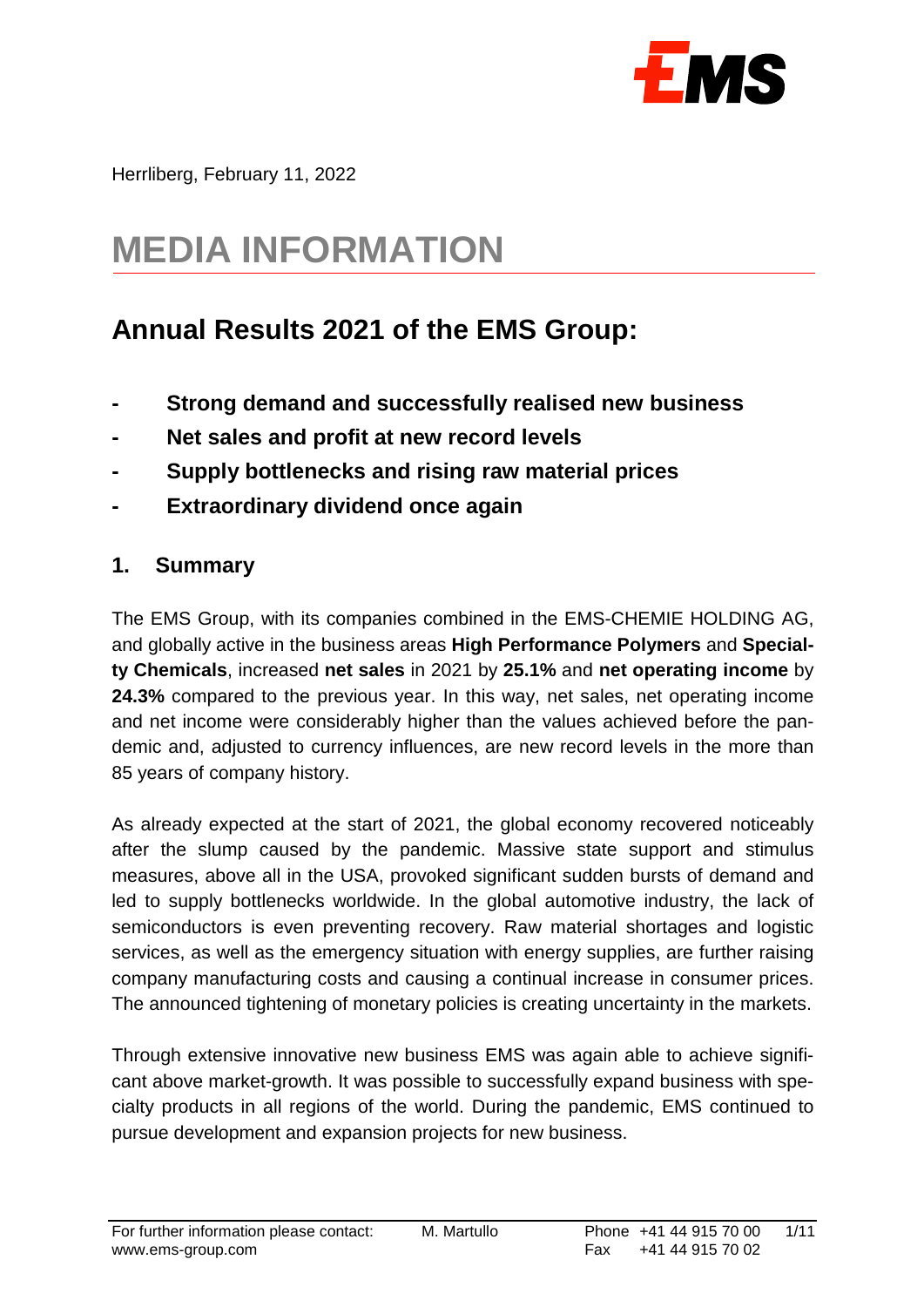Continually expanded production capacity and local inventory stocks safeguard the delivery capability of EMS. Close partnerships with customers could be further strengthened. EMS also, however, is forced to continually adjust sales prices due to higher prices for raw materials, logistics services and energy.

Consolidated net sales rose to CHF 2,254 million (1,802), net operating income (EBIT) to CHF 640 million (515). The operational cash flow (EBITDA) increased by 22.2% to CHF 696 million (569). **Net income** amounted to CHF 553 million (440) which is 25.8% above previous year. Earnings per share increased to CHF 23.53 (18.57).

For the business year 2021, the Board of Directors intends to propose to the Annual General Meeting distribution of an **ordinary dividend** of CHF 16.50 (13.00) per share and an additional **extra-ordinary dividend** of CHF 4.50 (4.00) per share. This means a total of CHF 21.00 (17.00) per share would be distributed.

For the business year **2022**, EMS is expecting an unstable economic situation. Unresolved political conflicts, higher inflationary trends and upcoming changes in monetary policies are increasingly unsettling the fundamentally confident markets and consumers.

EMS will continue to follow its successful strategy of growth with speciality products in the main area of High Performance Polymers. The proven innovation strategy with continual development of new business will be continued. In addition, the excellent market position enables EMS to make rapid and flexible use of current chances in the market.

For 2022, EMS is expecting net sales and net operating income (EBIT) again slightly higher than in the previous year.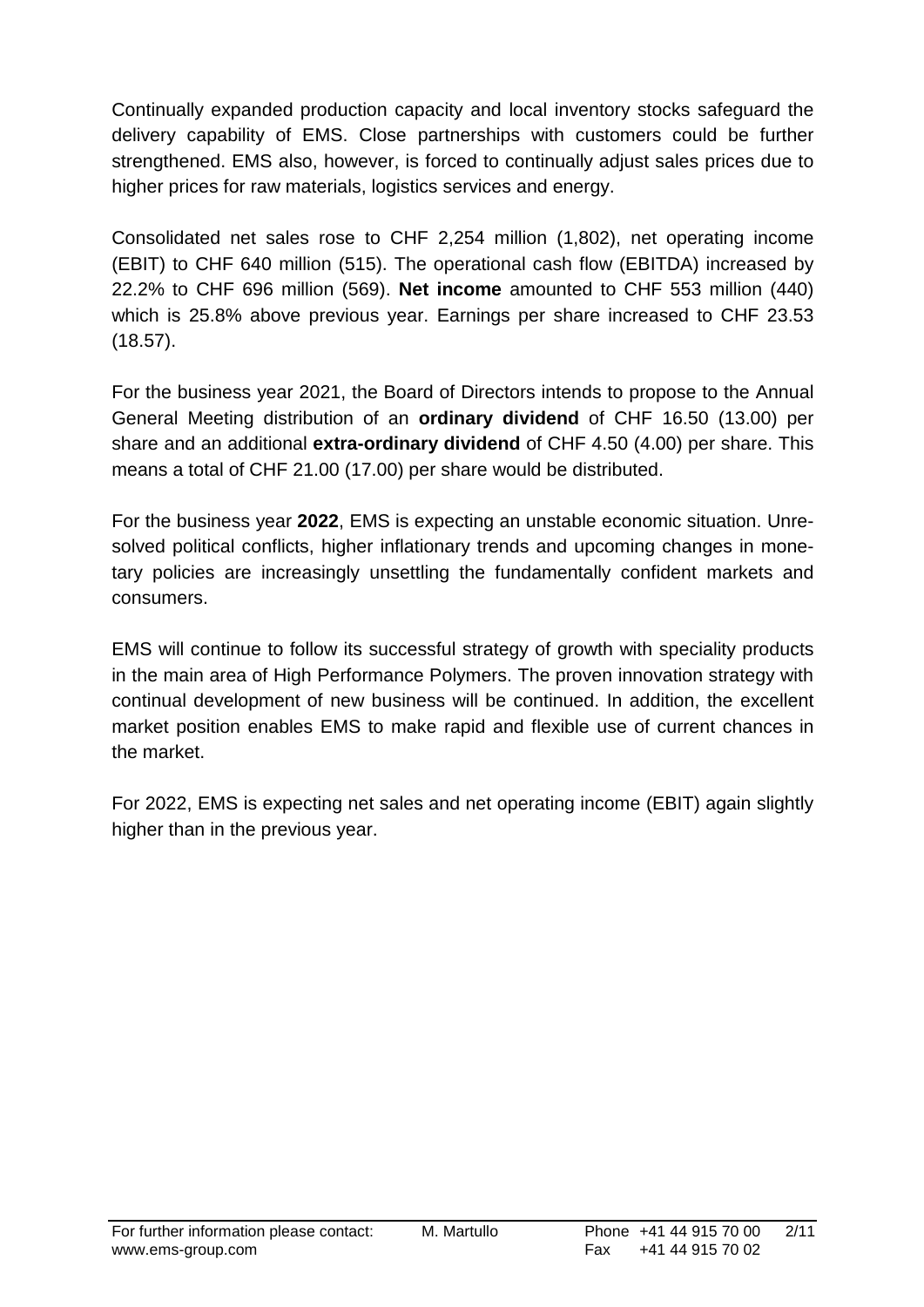#### **2. Development of income 2021: Key Index Figures EMS Group**

| in million CHF                               | 2021     | 2020  |
|----------------------------------------------|----------|-------|
| <b>Net sales</b>                             | 2,254    | 1,802 |
| Change from previous year                    | $+25.1%$ |       |
| In local currencies                          | $+24.6%$ |       |
| Operational Cash Flow (EBITDA) <sup>1)</sup> | 696      | 569   |
|                                              | $+22.2%$ |       |
| Change from previous year                    | 30.9%    | 31.6% |
| In % of net sales                            |          |       |
| Net operating income (EBIT) $2)$             | 640      | 515   |
| Change from previous year                    | $+24.3%$ |       |
| In % of net sales                            | 28.4%    | 28.6% |
| <b>Net financial income</b>                  | 1        | -4    |
|                                              |          |       |
| <b>Income taxes</b>                          | $-88$    | $-71$ |
| Net income $3)$                              | 553      | 440   |
| Change from previous year                    | $+25.8%$ |       |
| In % of net sales                            | 24.5%    | 24.4% |
| Cash Flow $4)$                               | 608      | 494   |
|                                              | $+23.1%$ |       |
| Change from previous year                    |          |       |
| <b>Investments</b>                           | 80       | 48    |
| Change from previous year                    | +65.5%   |       |
| Equity $5$ )                                 | 1,799    | 1,598 |
| In % of balance sheet total                  | 77.4%    | 76.9% |
| Return on equity                             | 30.6%    | 27.2% |
| Equity per share (in CHF) $6$ )              | 76.91    | 68.31 |
|                                              |          |       |
| <b>Number of employees</b>                   | 2,646    | 2,521 |

1) EBITDA = **E**arnings **B**efore **I**nterest, **T**axes, **D**epreciation and **A**mortisation = Operational Cash Flow <sup>2)</sup> EBIT = **E**arnings **B**efore Interest and **T**axes = Net operating income <sup>3)</sup> Net income  $=$  Profit after taxes, including minority shareholders <sup>4)</sup> Cash Flow  $=$  Net income plus amortisation of tangible assets, property, plants and equipment plus value adjustments to securities  $5)$  Equity  $=$  Equity without minorities  $6)$  Average weighted number of registered shares at 31.12.2021: 23,389,028 shares

(31.12.2020: 23,389,028 shares)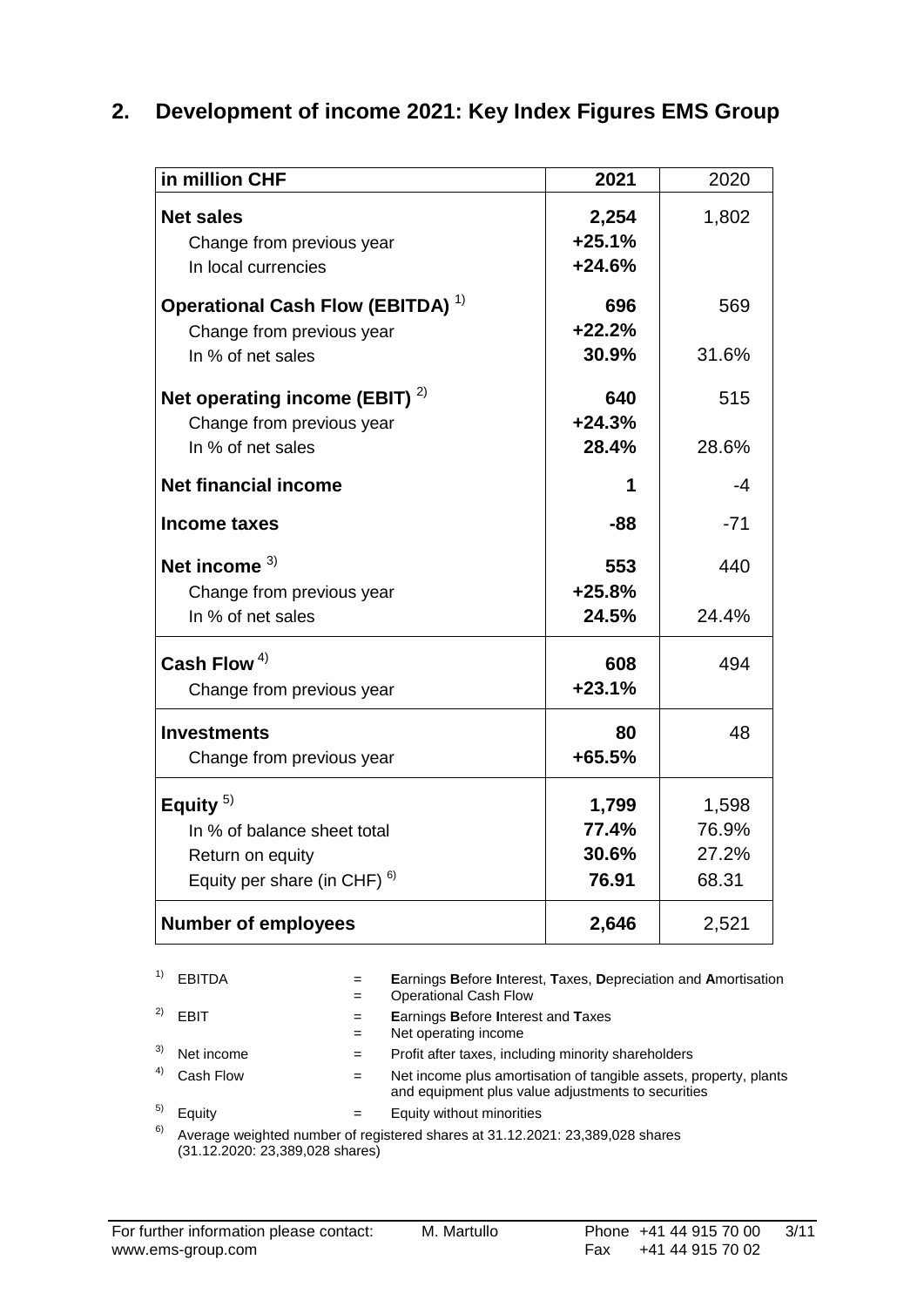## **3. Remarks on the development of net sales and income**

#### **3.1 Net sales**

Due to recovery of the global economy after the pandemic and pleasing new business achieved, EMS was able to grow significantly higher than the market. Intensively pursued development activities, even during the pandemic, and good delivery reliability strengthen EMS' position in international markets. Shortages and rising prices in global supply chains also made sales price increases by EMS inevitable.

Compared to the previous year, net sales were increased by 25.1% to reach CHF 2,254 million (1,802), and, in local currencies, achieved a new record level in the more than 85 years of EMS company history.

96.2% (96.0%) of net sales were generated outside of Switzerland, namely 50.2% (49.0%) in Europe (excl. Switzerland), 29.4% (28.2%) in Asia, 15.7% (17.6%) in America and 0.9% (1.2%) in other countries.

#### **3.2 Net operating income**

Net operating income (EBIT) rose to CHF 640 million (515), a new record value. The operational cash flow (EBITDA) increased by 22.2% to reach CHF 696 million (569). Die EBIT margin reached 28.4% (28.6%), the EBITDA margin 30.9% (31.6%).

EMS was able to successfully achieve innovative and profitable new business. Higher costs in the supply chains were compensated by sales price increases.

#### **3.3 Financial income**

Net financial income was CHF +1 million (-4).

#### **3.4 Equity**

**Equity** rose to CHF 1,799 million (1,598). The **equity ratio** increased to 77.4% (76.9%). **Return on equity** was 30.6% (27.2%). In a sector comparison, both equity ratio and return on equity remain high and express the sustained, above-average profitability of EMS.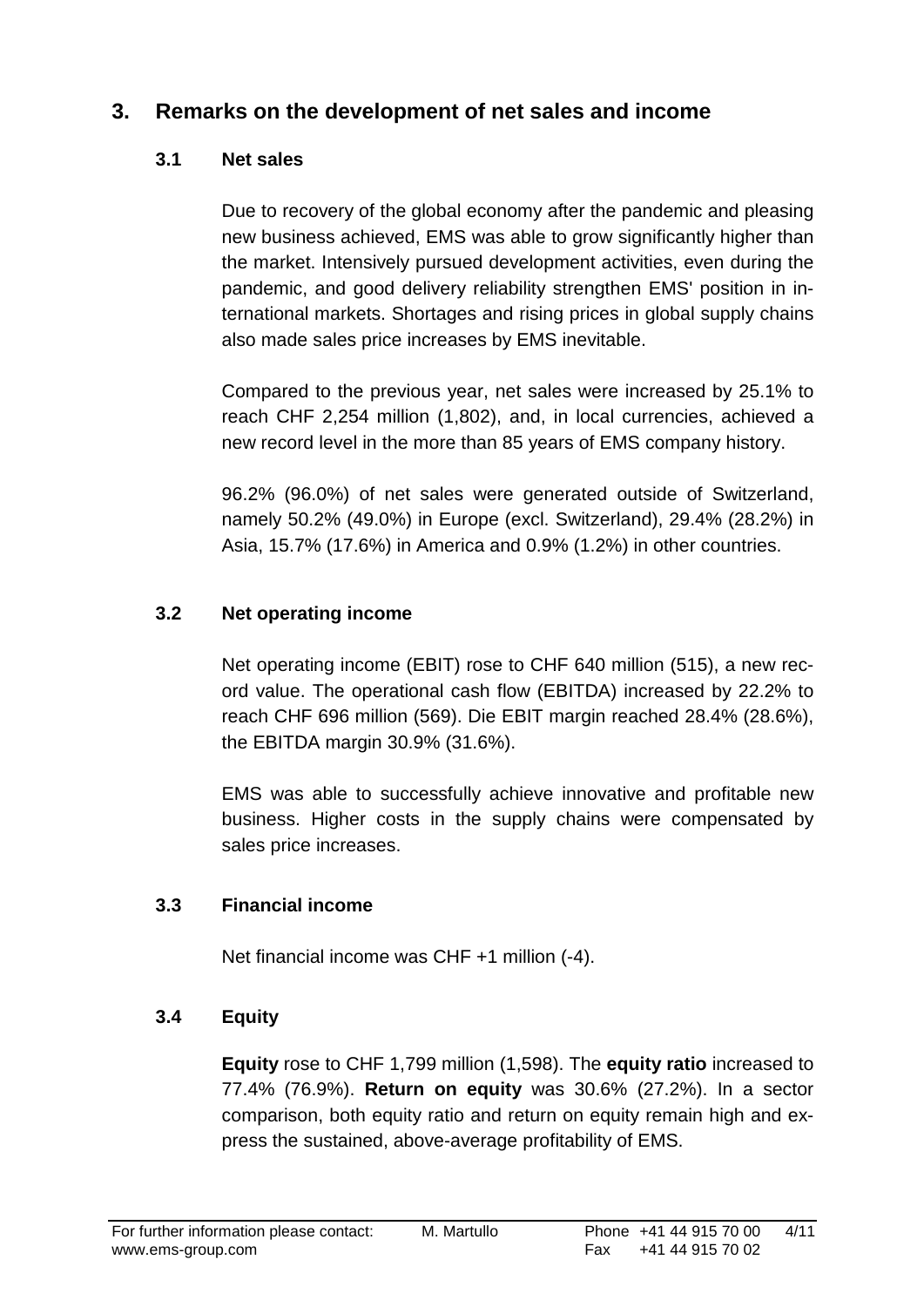#### **3.5 Investments / Cash Flow**

Total investments in 2021 amounted to CHF 80 million (48). Of these, EMS invested 69.7% (78.8%) in Switzerland, 19.6% (5.2%) in Europe (excl. Switzerland), 3.1% (8.5%) in America and 7.6% (7.5%) in Asia. These investments were mainly towards an increase in capacity, efficiency improvements and sustainability.

In order to satisfy increasing customer demand in future, EMS is continually investing in further capacity expansion. Over the next five years, EMS will invest more than CHF 300 million in expansion of the production site at Domat/Ems (Canton Grisons, Switzerland). Important additional production capacity is already being built.

With a **cash flow** of CHF 608 million (494), the investments were again easily financed through own financial resources. The generated free cash flow amounted to CHF 528 million (446).

## **4. Remarks on the individual business areas**

In the main area of **High Performance Polymers**, EMS continued to show steady growth. With the proven strategy of growth with specialty products, EMS is in a good position to successfully launch innovative products and solutions onto international markets, providing customers with cost and weight savings as well as lower  $CO<sub>2</sub>$  emissions and thus generating new business. Innovative development expertise in close cooperation with customers enables EMS to quickly recognise market requirements and to adapt flexibly to them.

In particular recognition of the innovative performance, the Society of Plastic Engineers presented EMS with a total of four awards at the 20th SPE Award Night on August 5, 2021. EMS took second place in the category "Electronical / Optical Part" with an innovative rapid charging system for electric vehicles. In the category "Power Train" the gear shift module for Hyundai vehicles was also awarded second place. EMS achieved third place in the category "Chassis Unit / Structural Component" for a one-piece headlight bracket for Jaguar Land Rover and also taking third place in the category "New Mobility" was a cooling valve for electric vehicles, made of even several grades of EMS-specialty polymers.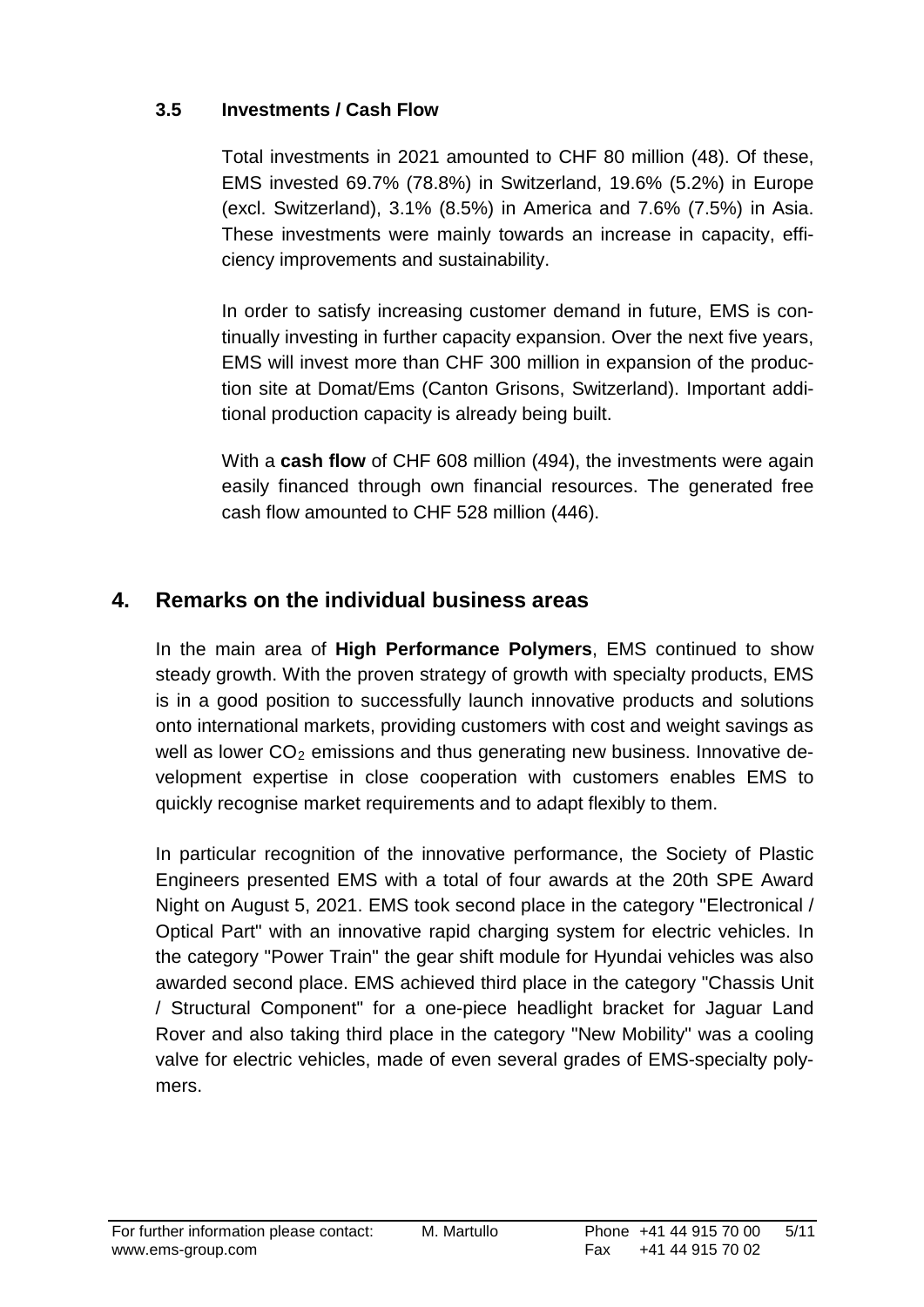**The Society of Plastics Engineers Automotive Award Night held in Dusseldorf, on August 5, 2021**



Pleased with the awards (left to right): A. Schorn (Team Leader Development, FTE/ Valeo), M. Kaisser (Head of Automotive Sales EMS), A. Weinmann (Sponsor Category «Powertrain»), B. Rzepka (SPE Division Chairman).

(Photos of the prize-winning components made of EMS high-performance polymers can be found in the appendix.)

The secondary business area of **Specialty Chemicals** also recorded pleasing growth for net sales and result. New business was realised successfully.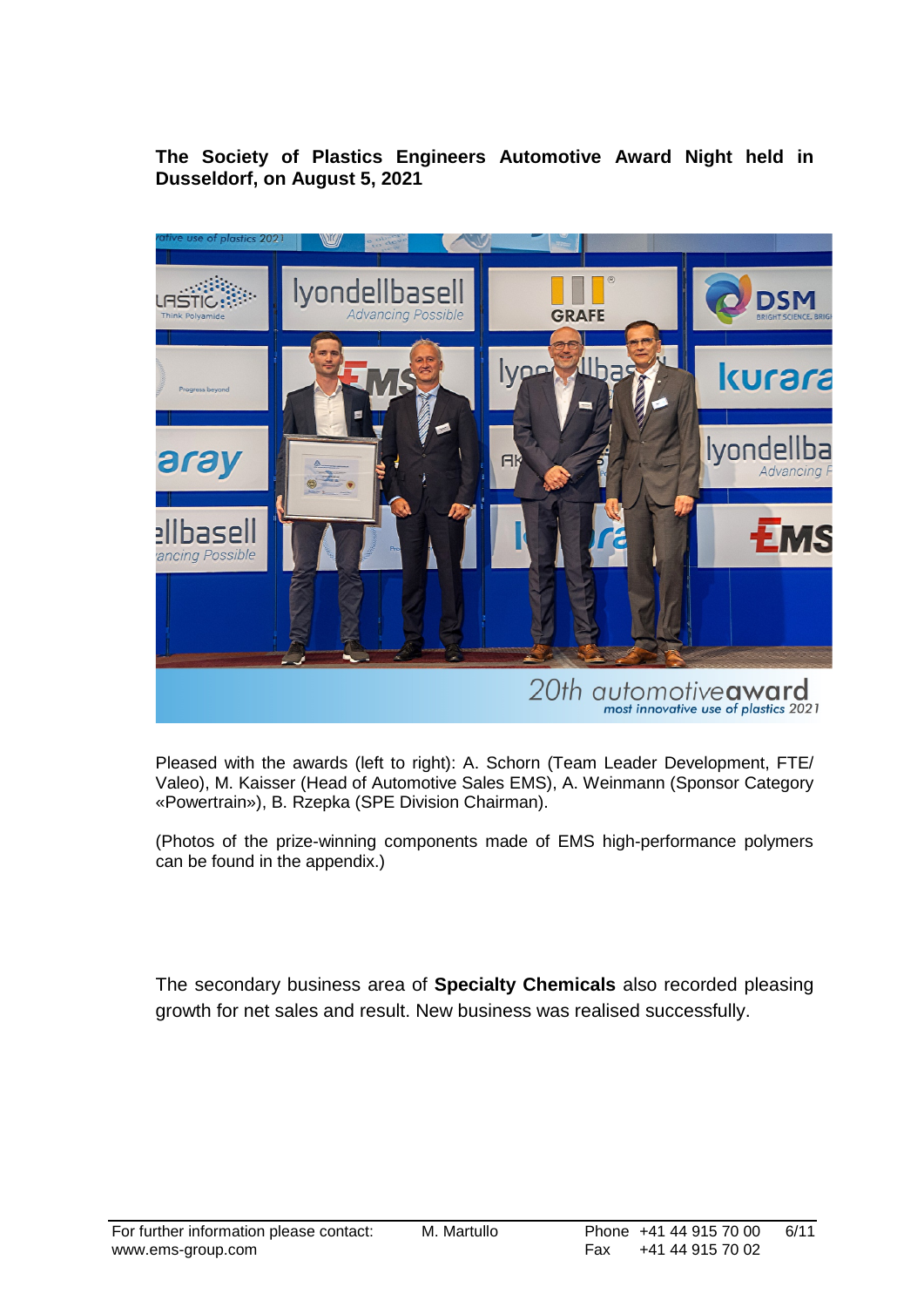## **5. Development of net sales and result by business area**

| in million CHF                            | 2021         | %-dev.<br>prev. year | 2020         |  |  |  |
|-------------------------------------------|--------------|----------------------|--------------|--|--|--|
|                                           |              |                      |              |  |  |  |
| <b>High Performance Polymers</b>          |              |                      |              |  |  |  |
| Net sales<br>In local currencies          | 2,010        | $+25.9%$<br>$+25.4%$ | 1,596        |  |  |  |
| <b>EBITDA</b><br>In % of net sales        | 622<br>30.9% | $+22.6%$             | 507<br>31.8% |  |  |  |
| <b>EBIT</b><br>In % of net sales          | 571<br>28.4% | $+24.7%$             | 458<br>28.7% |  |  |  |
| <b>Specialty Chemicals</b>                |              |                      |              |  |  |  |
| Net sales<br>In local currencies          | 244          | $+18.2%$<br>$+17.7%$ | 206          |  |  |  |
| <b>EBITDA</b><br>In % of net sales        | 74<br>30.3%  | $+18.9%$             | 62<br>30.1%  |  |  |  |
| <b>EBIT</b><br>In % of net sales          | 69<br>28.3%  | $+21.4%$             | 57<br>27.5%  |  |  |  |
| <b>EMS Group</b>                          |              |                      |              |  |  |  |
| <b>Net sales</b><br>In local currencies   | 2,254        | $+25.1%$<br>$+24.6%$ | 1,802        |  |  |  |
| EBITDA <sup>1)</sup><br>In % of net sales | 696<br>30.9% | $+22.2%$             | 569<br>31.6% |  |  |  |
| EBIT $2$<br>In % of net sales             | 640<br>28.4% | $+24.3%$             | 515<br>28.6% |  |  |  |

| $EBITDA =$ | $=$ | <b>Earnings Before Interest, Taxes, Depreciation and Amortisation</b><br>Operational Cash Flow |
|------------|-----|------------------------------------------------------------------------------------------------|
|            |     |                                                                                                |

2) EBIT = **E**arnings **B**efore **I**nterest and **T**axes = Net operating income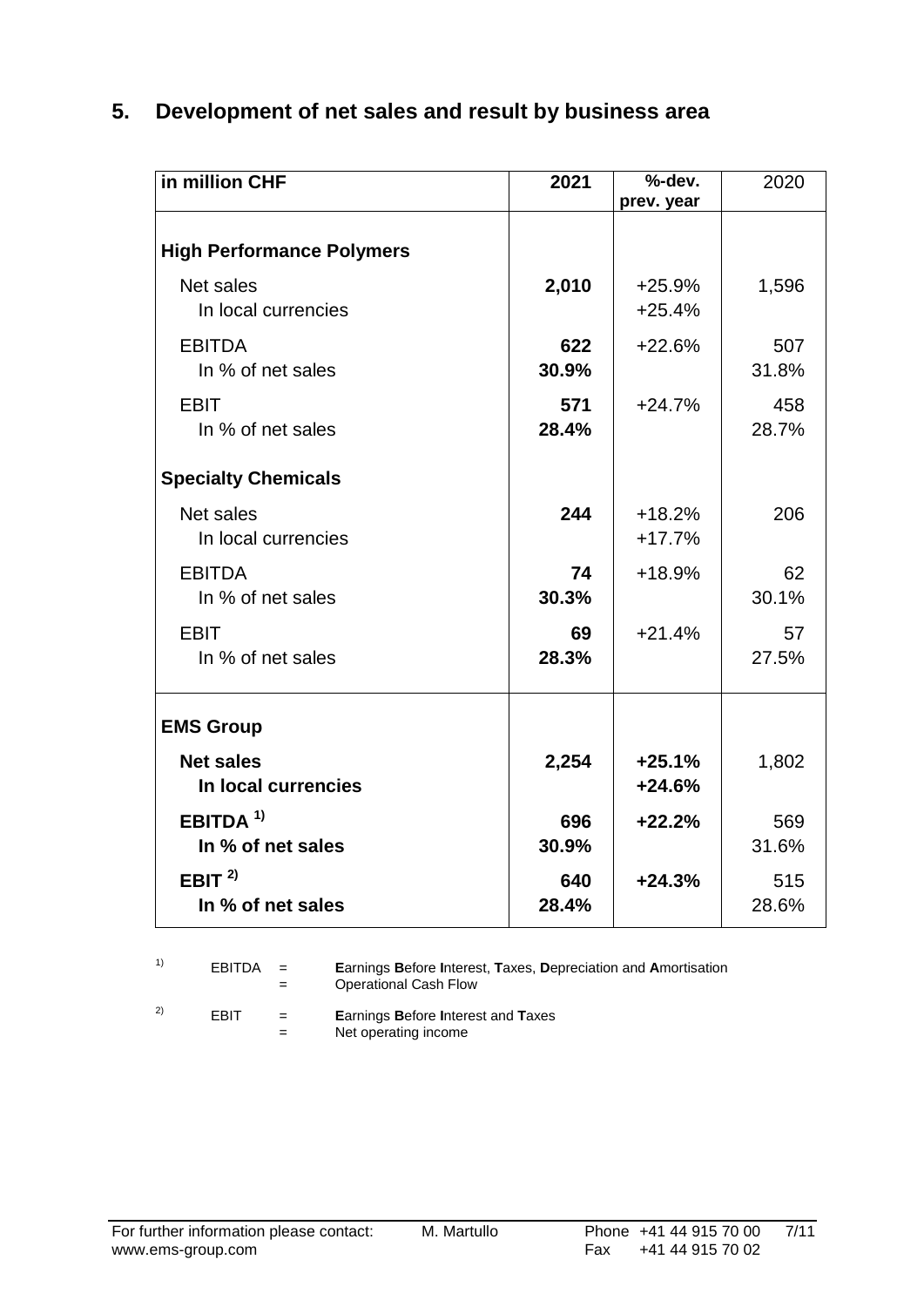## **6. Payment of Dividends**

EMS consistently pursues a policy of result and liquidity-oriented profit distribution. Financial resources not required for operational business are distributed to shareholders.

At the Annual General Meeting 2022, the Board of Directors therefore intends to propose distribution of an **ordinary dividend** of CHF 16.50 (13.00) per share as well as an additional **extra-ordinary dividend** of CHF 4.50 (4.00) per share. This means that a total of CHF 21.00 (17.00) per share would be distributed.

## **7. Personnel changes in Executive Management of the EMS Group**

**Stefan Baumgärtner**, Member of Executive Management and CFO since October 16, 2017, will take up a new challenge outside the EMS Group as per the end of April 2022. In May 2022, **Oliver Flühler** will join the EMS Group as Member of Executive Management and CFO. Oliver Flühler is 50 years old and has many years of experience in finance and business administration in various national and international industrial companies. He is currently CFO of the 4B Group.

### **8. Outlook 2022**

For the business year **2022**, EMS is expecting an unstable economic situation. Supply bottlenecks, high available financial means for companies and consumers as well as low unemployment figures allow a trend for continuing positive demand to be expected. Various risks could, however, have a negative impact on the economy. General inflationary trends are limiting purchasing power and upcoming changes in monetary policies are increasingly unsettling global markets. In addition, international political disputes are affecting the consumer mood.

EMS is confident, however, about its own course of business in **2022**. The successful strategy of growth with specialty products in the main area of High Performance Polymers will be continued. Focus will be put on the proven innovation strategy, providing customers with reductions in cost, weight and  $CO<sub>2</sub>$ emissions, with continuing development of new business. The excellent market position will also enable EMS to make rapid and flexible use of current chances in the market.

For 2022, EMS is expecting net sales and net operating income (EBIT) again slightly higher than in the previous year.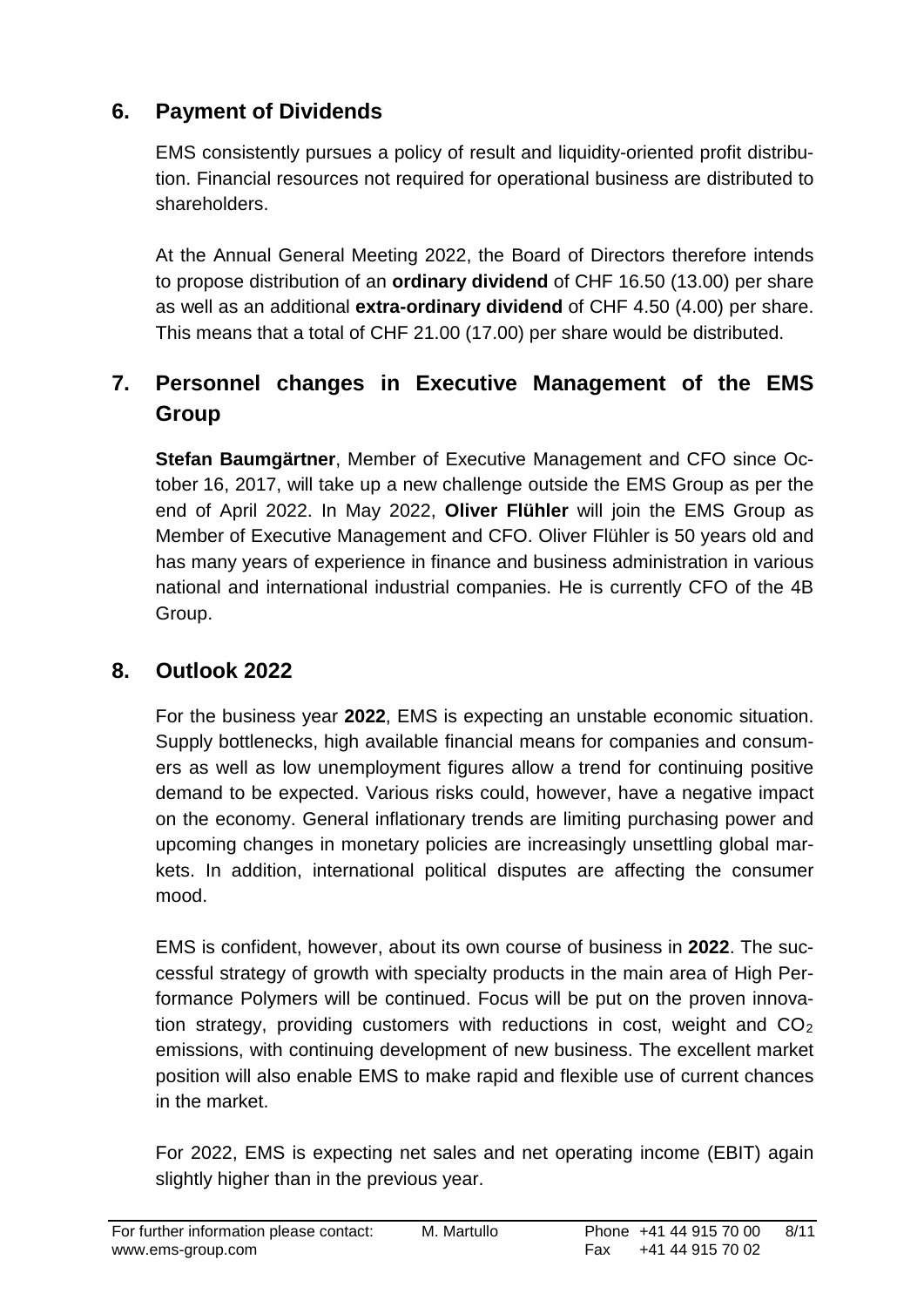#### **9. Schedule**

| - First-quarter report 2022                | April 2022      |
|--------------------------------------------|-----------------|
| - Media conference / Half-year report 2022 | July 15, 2022   |
| - Annual General Meeting 2022              | August 13, 2022 |
| - Third-quarter report 2022                | October 2022    |
| - Media conference / Annual results 2022   | February 2023   |
|                                            |                 |

\* \* \* \* \*

## **Appendix: Photos of the SPE award-winning parts made of EMS highperformance polymers**

High-resolution photos can be downloaded via the following link: [http://www.ems-group.com/ftp/Kommunikation/Media\\_Information\\_Annual\\_Results\\_2021.zip](http://www.ems-group.com/ftp/Kommunikation/Media_Information_Annual_Results_2021.zip)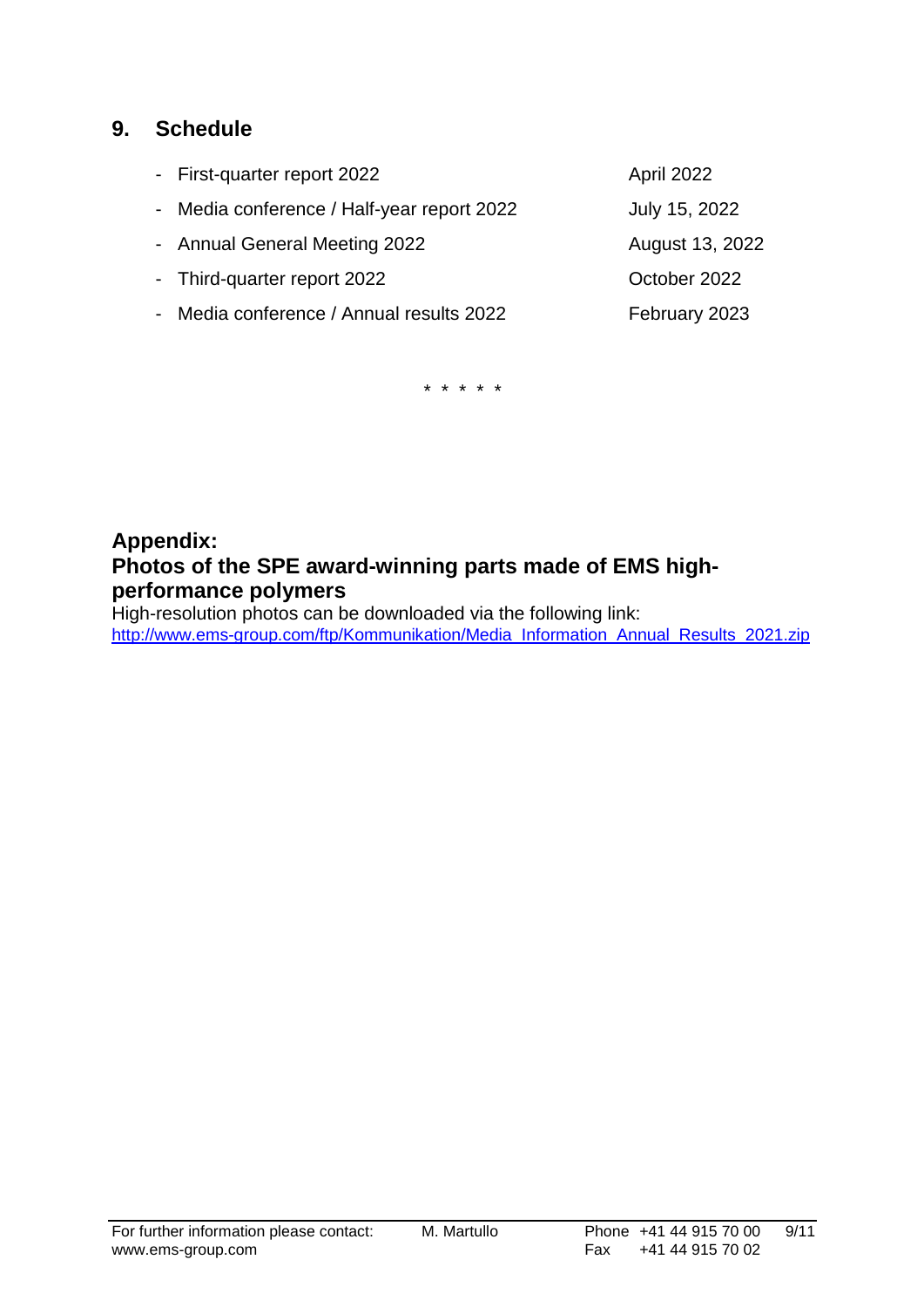

Rapid charging connector for electric vehicles, second place in the category "Electronical / Optical Part"



Gear shift module for Hyundai vehicles, second place in the category "Power Train"